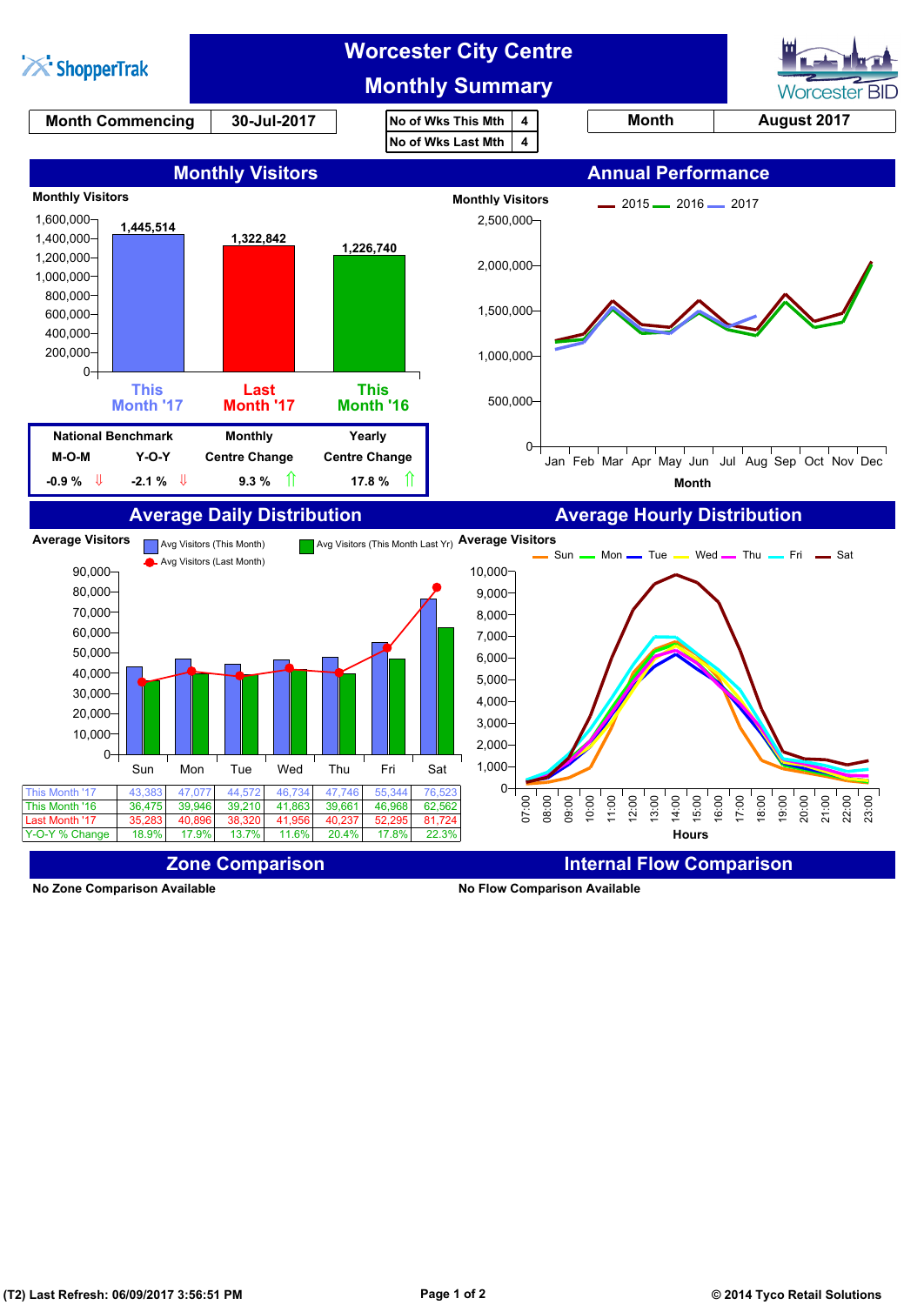

#### **FootFall by Entrance**

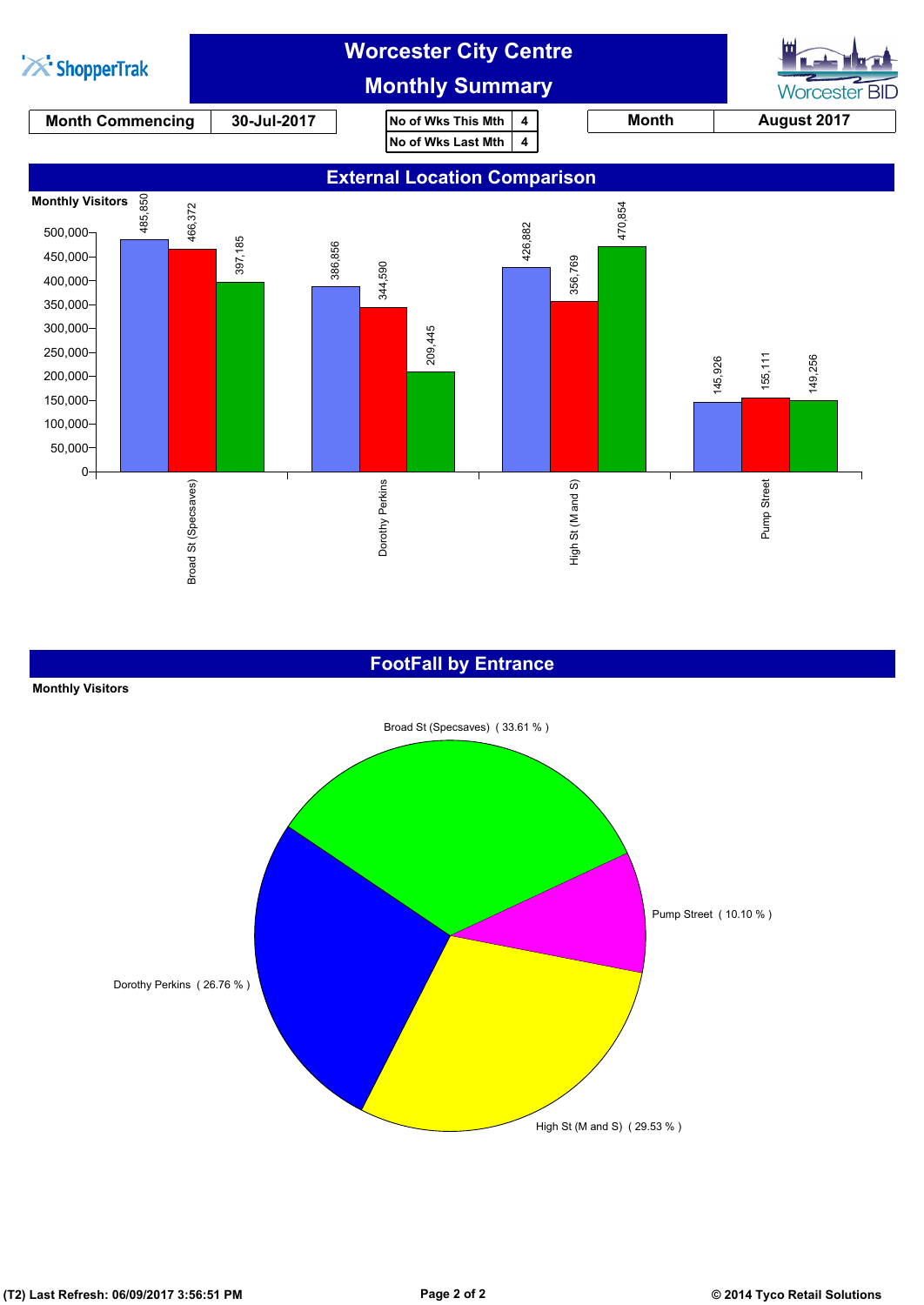

# **Worcester City Centre**

**Monthly Summary**



**Worcester BID** 

**Weather**

**No weather information available**

### **Management Highlights**

| W/C         |     |                                            |                                                                                   |  |  |
|-------------|-----|--------------------------------------------|-----------------------------------------------------------------------------------|--|--|
| 30-Jul-2017 | Sun | <b>City Centre Markets</b>                 | LSD Promotions - Up Market High Street                                            |  |  |
|             |     | <b>Local Sporting Event</b>                | Worcestershire County Cricket Club - Rapids vs Durham Jets                        |  |  |
|             |     | School Holidays                            | All School Holidays                                                               |  |  |
|             | Mon | Local Sporting Event                       | Worcestershire County Cricket Club<br>England U19 vs India U19<br>Start at 11am   |  |  |
|             |     | School Holidays                            | All School Holidays                                                               |  |  |
|             | Tue | Local Sporting Event                       | Worcester Race course - Afternoon Races                                           |  |  |
|             |     | <b>Local Sporting Event</b>                | Worcestershire County Cricket Club<br>England U19 vs India U19<br>Start at 11am   |  |  |
|             |     | School Holidays                            | All School Holidays                                                               |  |  |
|             | Wed | Local Sporting Event                       | Worcestershire County Cricket Club<br>England U19 vs India U19<br>Start at 11am   |  |  |
|             |     | School Holidays                            | All School Holidays                                                               |  |  |
|             | Thu | Local Sporting Event                       | Worcestershire County Cricket Club<br>England U19 vs India U19<br>Start at 11am   |  |  |
|             |     | School Holidays                            | All School Holidays                                                               |  |  |
|             |     | City Centre Events & Promotions            | BID Worcester Foodie Festival, High Street                                        |  |  |
|             | Fri | <b>School Holidays</b>                     | All School Holidays                                                               |  |  |
|             | Sat | <b>City Centre Events &amp; Promotions</b> | BID Worcester Foodie Festival, High Street                                        |  |  |
|             |     | <b>Local Sporting Event</b>                | Worcestershire Cricket Club -<br>Rapids vs Northampton Steelbacks<br>2.30pm start |  |  |
|             |     | School Holidays                            | All School Holidays                                                               |  |  |
|             |     | <b>City Centre Events &amp; Promotions</b> | BID Worcester Foodie Festival, High Street                                        |  |  |
|             | Sun | <b>Local Sporting Event</b>                | Worcestershire Count Cricket Club<br>Worcestershire vs Sussex<br>starts at 11am   |  |  |
|             |     | School Holidays                            | All School Holidays                                                               |  |  |
| 06-Aug-2017 | Mon | <b>Local Sporting Event</b>                | Worcestershire Count Cricket Club<br>Worcestershire vs Sussex<br>starts at 11am   |  |  |
|             |     | School Holidays                            | All School Holidays                                                               |  |  |
|             | Tue | <b>Local Sporting Event</b>                | Worcestershire Count Cricket Club<br>worcestersnire vs Sussex<br>starts at 11am   |  |  |
|             |     | School Holidays                            | All School Holidays                                                               |  |  |
|             | Wed | <b>Local Sporting Event</b>                | Worcestershire Count Cricket Club<br>Worcestershire vs Sussex<br>starts at 11am   |  |  |
|             |     | School Holidays                            | All School Holidays                                                               |  |  |
|             | Thu | School Holidays                            | All School Holidays                                                               |  |  |
|             | Fri | School Holidays                            | All School Holidays                                                               |  |  |
|             | Sat | City Centre Events & Promotions            | Worcester Festival                                                                |  |  |
|             |     | <b>City Centre Markets</b>                 | LSD Promotions - Up Market High Street                                            |  |  |
|             |     | School Holidays                            | All School Holidays                                                               |  |  |